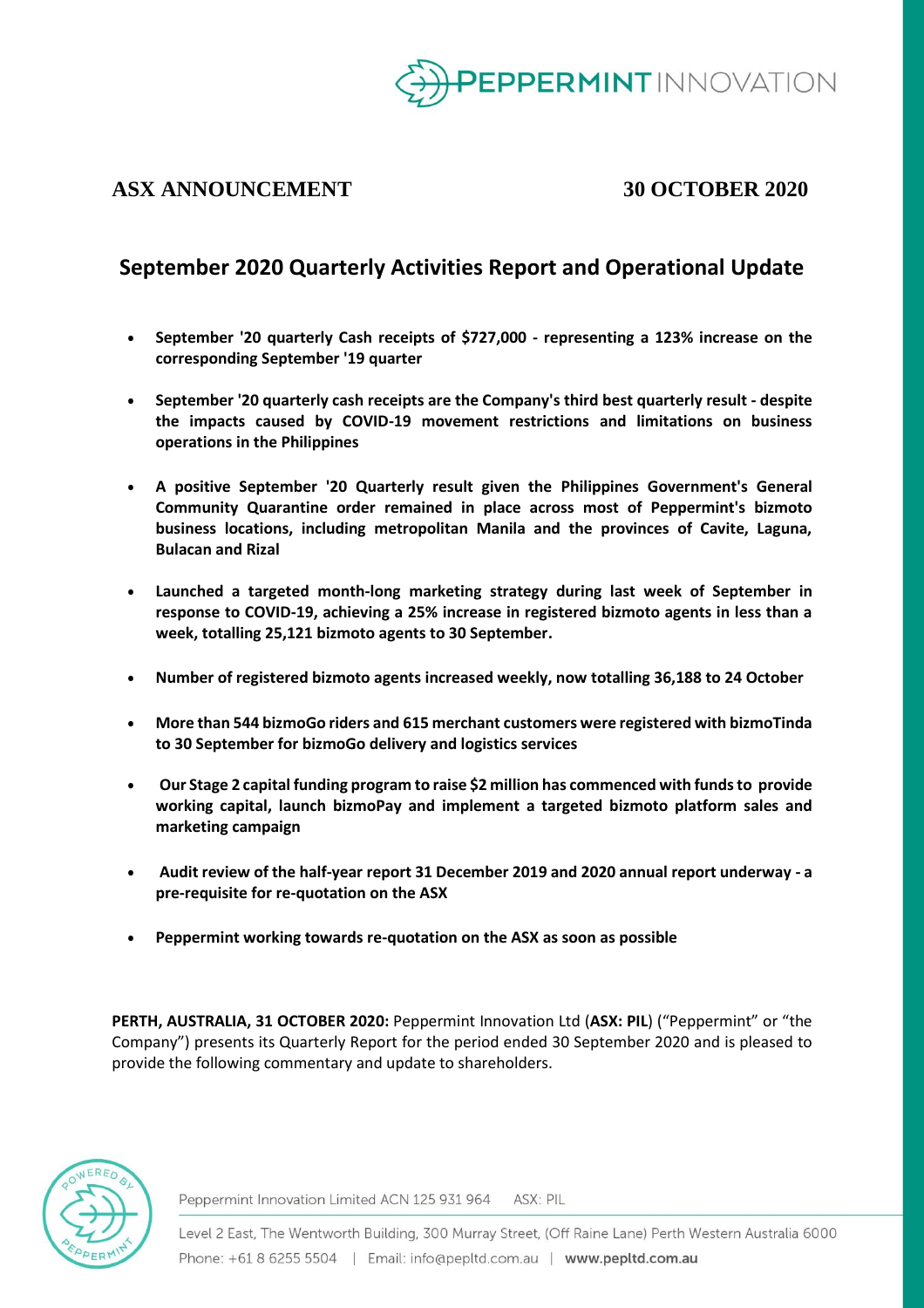

#### **Commenting on the September quarterly activities, Peppermint's Managing Director and CEO Chris Kain said:**

"Peppermint has recorded its third highest quarterly cash receipts in the history of the company - A\$727,000 - at a time when people have been quarantined in their homes and business operations have been severely restricted throughout the Philippines due to the COVID-19 pandemic.

"The September quarterly cash receipts represent a 123% increase on the corresponding September quarter in 2019, however, they have decreased by 23% from our record result in the June 2020 quarter.

"This is a good financial result for the Company considering the economic impact that has been caused by COVID-19 throughout the Philippines, with more than 80,000 business having ceased operating as of 30 August and unemployment reaching 4.6 million people in July.

"Like many businesses, Peppermint has had to adapt during these challenging COVID-19 times. We launched a targeted marketing campaign that resulted in more than 5,000 new agents registering for bizmoto in less than a week - taking our total number of registered agents to 25,120. This program has proved incredibly successful and we now have 36,188 registered bizmoto agents as of 24 October.

"We are also focused on expanding the range of activities and service offerings on our e-commerce platform to attract more customers, and we are confident our referral incentive program will further grow the number of registered bizmoto agents in the December quarter. In addition, a new insurance product covering accidental death, dismemberment and fire is currently being live tested by a select group of bizmoto agents and we expect to roll out this product soon to all agents via the bizmoto App.

"Overall, our objectives for the last quarter of 2020 will be securing new bizmoto agents, onboarding more API eLoad partners, increasing the use of the bizmoGo delivery App and rolling out and marketing the bizmoto customer App and the new improved bizmoGo App.

"In terms of the COVID-19 virus, the Philippines Government is expected to implement a 'less restrictive' General Community Quarantine regime across most cities during the December '20 quarter, thereby 'opening-up' the economy. The Filipino Government has also announced it will fund a stimulus package which will hopefully mitigate some of the negative impacts of the pandemic on poor and vulnerable households.

"In addition, the Filipino Government has reaffirmed its commitment to facilitating additional growth in the e-commerce market, with the Central Bank of the Philippines (BSP) highlighting a 70% increase in the use of the InstaPay platform and a 42% increase in the use of the PESONet platform during Covid-19 lockdown. These platforms are part of the nationally mandated BSP National Retail Payments System to facilitate direct real time payments, and we have already developed and deployed both payment platform modules across the Peppermint technology platform.

"On the corporate front, the Company is working hard towards re-quotation on the Australian Stock Exchange. Our Stage 2 capital funding program to raise A\$2million has commenced with funds to provide additional working capital**,** implement a targeted bizmoto platform sales and marketing



Peppermint Innovation Limited ACN 125 931 964 ASX: PIL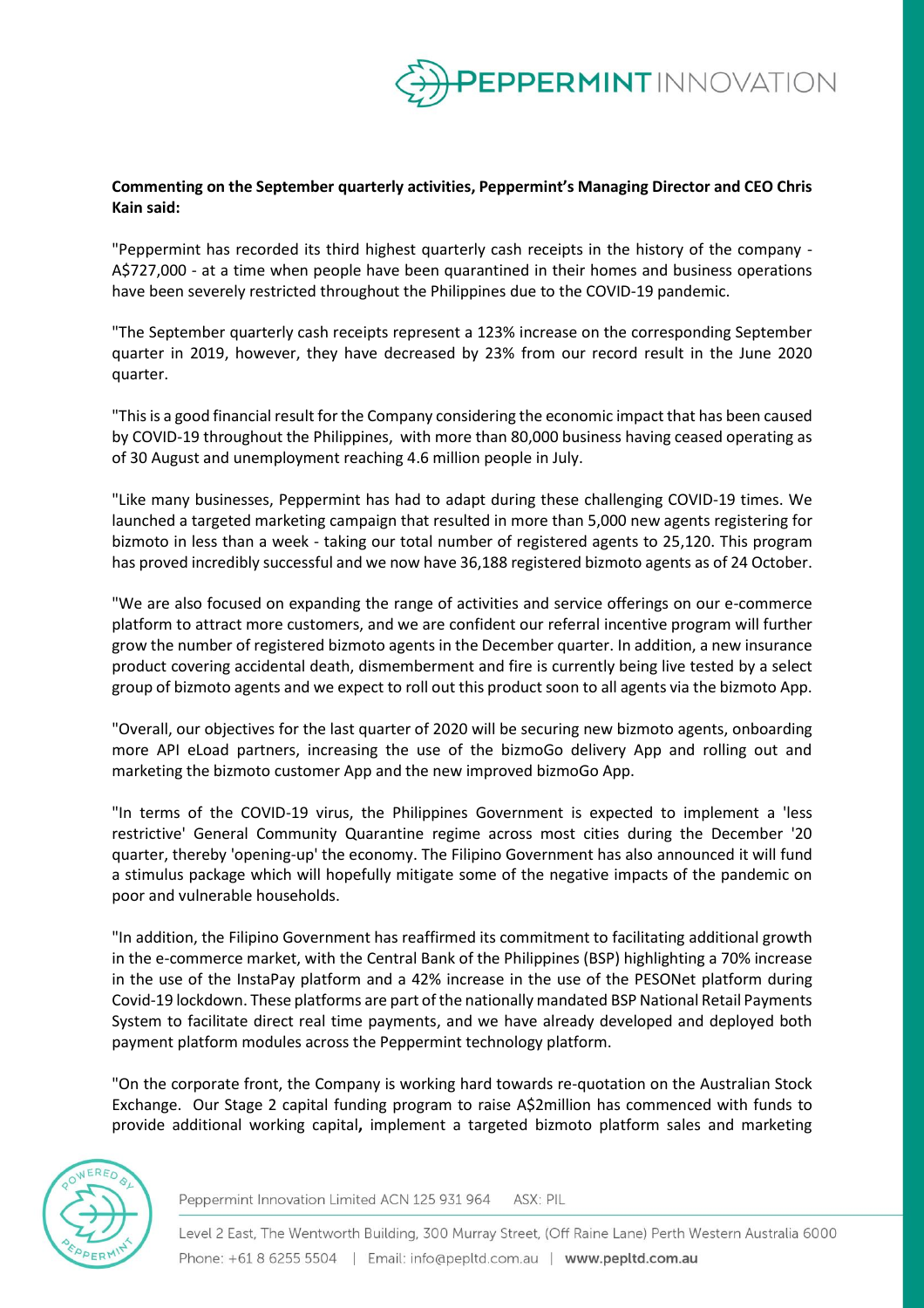

campaign and launch our micro-finance bizmoPay operations. Commitments to our Stage 2 capital funding program has allowed our auditor to commence their audit process of the Company's financial statements and accounts and, once the audited reports are lodged by the Company, we will then seek to be requoted on the ASX as soon as possible.

"On behalf of the Company, I would like to thank our incredible staff in the Philippines who have shown total commitment and dedication to their work during these incredibly challenging times. We are so grateful for all of your efforts in advancing the bizmoto business."

#### **SEPTEMBER 2020 QUARTERLY OPERATIONAL UPDATE AND OUTLOOK**

#### **bizmoto Operations, Development and Platform Progress:**

The bizmoto platform delivered cash receipts of A\$727,000 during the September quarter which was a positive result given the Philippines Government's General Community Quarantine order remained in place across most of Peppermint's bizmoto business locations, Including metropolitan Manila and the provinces of Cavite, Laguan, Bulacan and Rizal. The September Quarterly cash receipts represented a 123% increase on the corresponding September 2019 quarter and a 23% decrease compared with the June 2020 quarterly cash receipts.

All key metrics for the bizmoto App utilisation increased, with the number of registered bizmoto agents rising by 25% to 25,121 to the end of September alone, with further growth to 36,188 by the 24th October, based on a targeted monthlong marketing campaign which commenced mid-September . The bizmoGo program generated smaller increases due to COVID-19 movement restrictions and business limitations imposed by the Philippines Government, with a total of 615 merchants (+3%) and 544 riders (+6%) registered as at the end of 30 September 2020.

During the September Quarter, the technical team has been focused on automating the back-end process of the bizmoto customer app, called '*Pabili*', following the completion of its front-end interface in the previous quarter. bizmoto *Pabili* allows customers to easily browse available goods from any listed merchant and then, with a simple click, place an order for delivery by a bizmoGo rider. Customers of bizmoto *Pabili* will have access to a significant number of merchants offering a wide selection of goods and services when it is launched.

In addition, no current issues have been identified with the new **bizmoto Android App 2.0** version during "live" testing which has occurred since late August. The new **bizmoto App 2.0** version will soon be rolled out to all bizmoto agents. The bizmoto App 2.0 version provides agents with a 'quick view' to their earnings and dashboard, which features services such as Bills Payment, eLoading, bizmoTinda and bizmoto Pabili.

In Q3, bizmoto's social media videos and content information attracted 3,000 minutes of viewing time, which represented a 445% increase from its previous 100-day period. The highest level of consumer engagement occurred with bizmoto's webinars and the Company will continue to create live webinar content with a view to teaching bizmoto agents how they can maximise the medium. In late September, bizmoto launched a referral marketing scheme which attracted about 285 additional referrals per day as well as increasing the number of active users.



Peppermint Innovation Limited ACN 125 931 964 ASX: PIL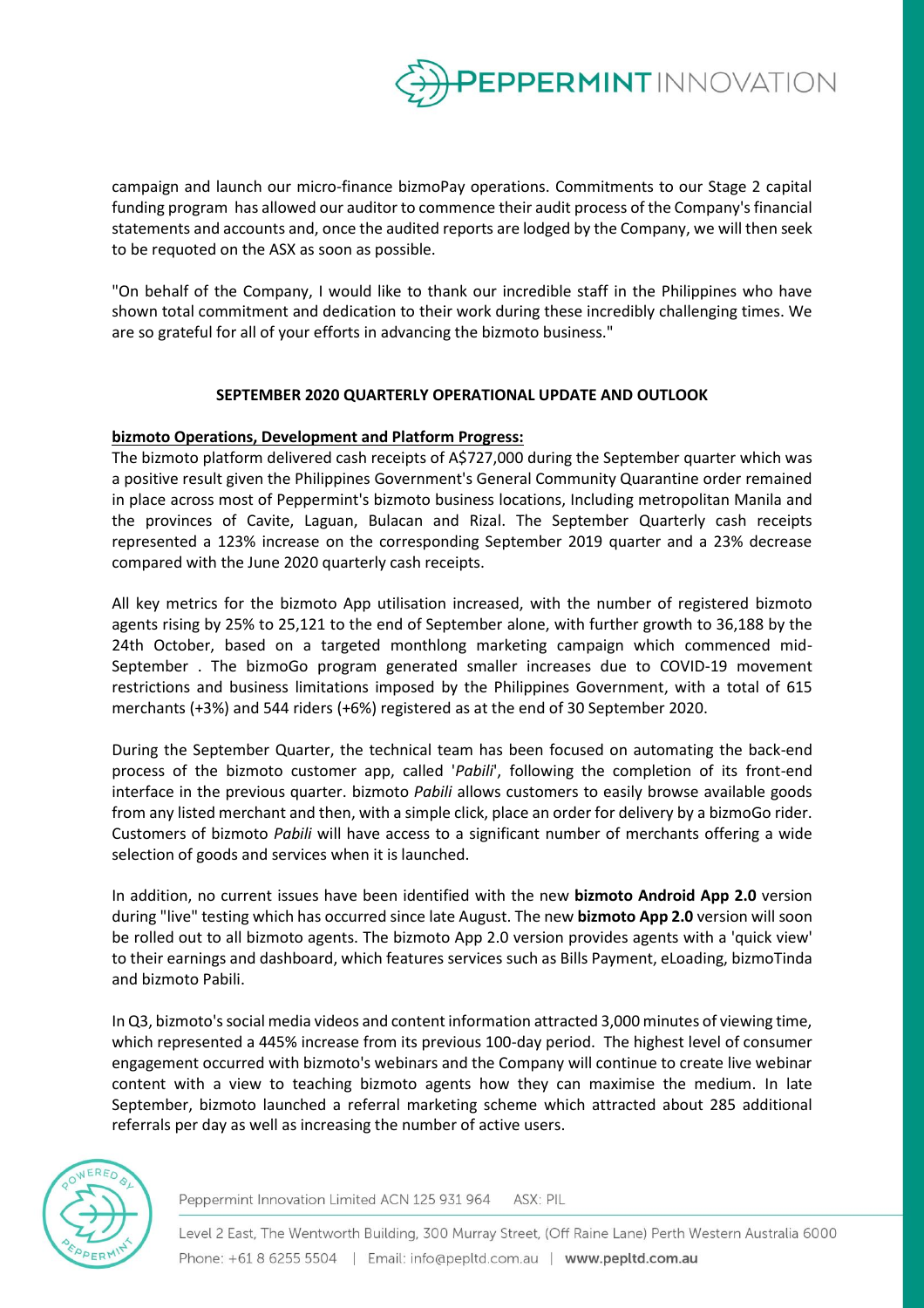

#### **bizmoTinda:**

Customers have welcomed the new bizmoTinda site which was launched in late April 2020 and have complimented its 'look and feel' as well as its range of functionality. Phase 2 enhancements to the new site, such as the inclusion of essential items in the list of categories and area and location mapping of merchants, will soon be rolled-out to customers.

#### **bizmoPay:**

Funds from the Stage 2 capital raise will be used to capitalise and officially launch bizmoPay as well as implementing a targeted sales and marketing campaign for the bizmoto platform. The Company is aiming to launch bizmoPay, contingent upon imposed regulatory time frames affected by Covid-19 in the Philippines, early next year.

#### **Collaboration with BancNet on Mobile Banking Solution (MBS):**

Partner Rural Bank is the first customer bank to complete the three-phase integration program and is awaiting its final clearance from BSP, having previously acquired its Certificate of Eligibility to operate an electronic funds transfer system through the use of Peppermint's Mobile Banking Solution (MBS). The commercial launch of Partner Rural Bank's MBS is expected soon.

UCPB Savings Bank is currently undergoing the user-acceptance testing phase and is expected to be the second bank that will launch the MBS before the end of 2020.

Peppermint remains in discussions with several other rural outsourcing banks about providing similar BancNet MBS subscription products, as well as awaiting the outcome of a proposal to develop mobile QR code platforms for a Filipino bank.

#### **Co-Operative Business Partners:**

#### MASS-SPECC

Peppermint continued discussions with MASS-SPEC around their latest requirement for a mobile banking solution that can connect other co-operatives under one network. MASS-SPECC's network has more than 300 co-operative members and more than a million co-operative members. Discussions around providing bizmoto services for MASS-SPECC's members are also underway.

#### **Corporate:**

As previously mentioned, the September quarter delivered cash receipts of \$727,000 for the Company.

As detailed in the attached Appendix 4C, expenditure for the September Quarter was broadly in line with previous quarters with the exception of product manufacturing and operating costs which vary in line with revenue. This expenditure consisted of:

- Product manufacturing and operating costs of \$629k are the costs directly related to the sales of Peppermint's goods and services;
- Sales and marketing costs of \$8k which have been limited to preserve cash while the Group has focused on raising capital;



Peppermint Innovation Limited ACN 125 931 964 ASX: PIL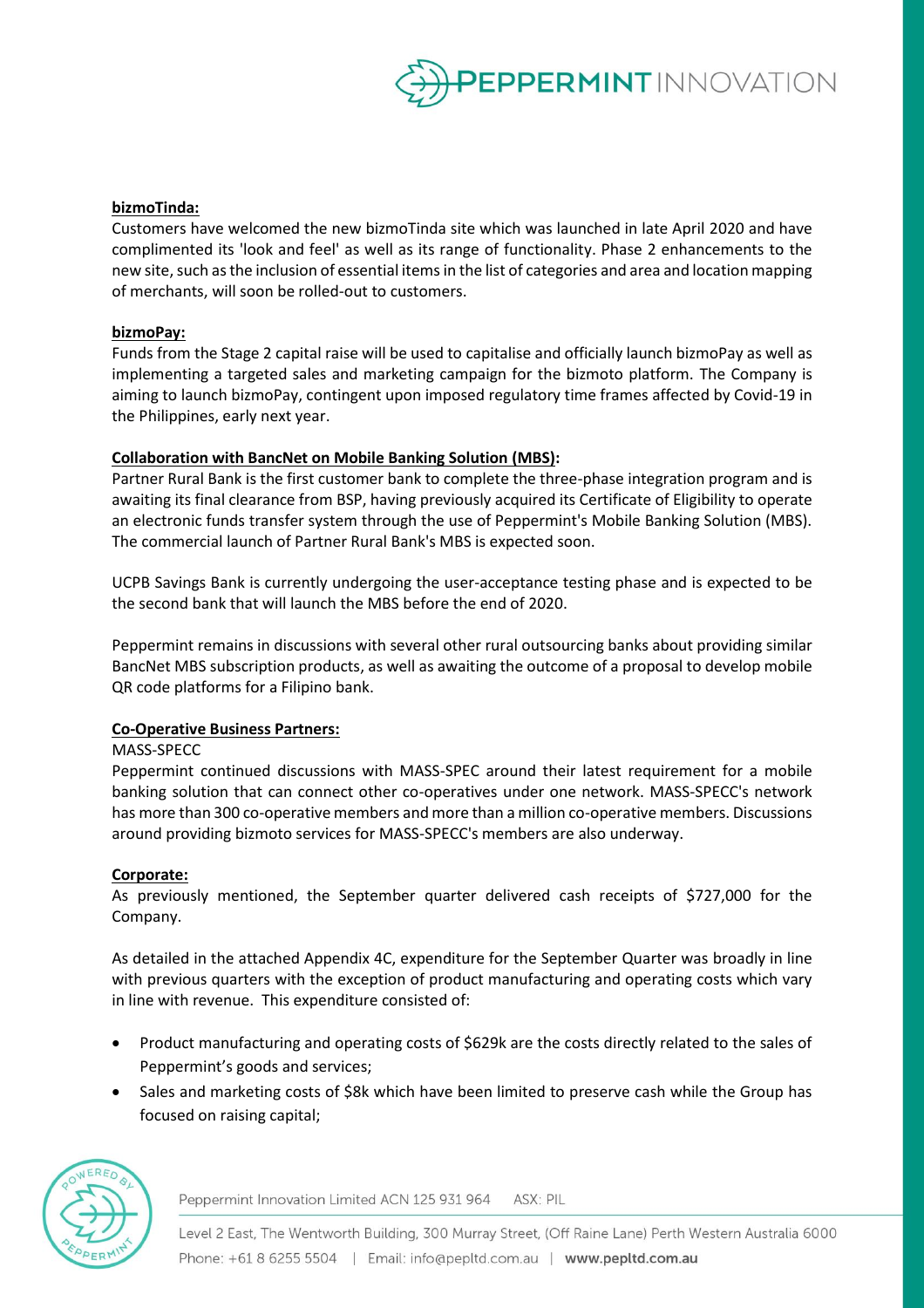

- Staff costs of \$244,000 to cover the costs of employing the software development team, operations team, and administration and management teams; and
- administration and corporate costs of \$327,000 to represent all other costs of operating the business, including but not limited to regulatory fees, legal fees, rent and the provision of systems.

The Company has remained suspended from trading on the Australian Stock Exchange during the September 2020 quarter due to the "disclaimed audit opinion" on the Company's 2019 audited financial report. The Company will seek re-quotation on the Australian Stock Exchange as soon as possible once its audited financial reports are lodged with the ASX. The Company reminds shareholders that the reinstatement of the Company's securities requires satisfaction of all the requirements under the Listing Rules and is at the discretion of the ASX who can give no guarantee as to if and when the Companies securities will be reinstated.

As previously advised, the Company raised A\$795,000 last quarter and is working towards finalising up to another A\$2.5 million as part of the Stage 2 capital raise. The Stage 2 funding is to provide additional working capital as well as funding the launch of the Company's micro-finance bizmoPay operations.

**Ends**

This ASX announcement has been approved by Peppermint Innovation Limited's Board of Directors and authorised for release.

#### **For more information, please contact:**

Chris Kain Managing Director & CEO Peppermint Innovation Limited E: info@pepltd.com.au

#### **About Peppermint Innovation Ltd**

Peppermint Innovation is an Australian company focused on the commercialisation and further development of the Peppermint Platform, a mobile banking, payment and remittance, delivery and logistics, ecommerce and finance technology to service the Philippines market – which was initially designed for banks, agents, associations and microfinance institutions. Peppermint currently operates the Peppermint Platform in the Philippines.

Forward Looking Statements: Statements regarding plans with respect to Peppermint's business plans are forward looking statements. There can be no assurance that Peppermint's plans will proceed as expected and there can be no assurance that Peppermint will be able to increase revenue.



Peppermint Innovation Limited ACN 125 931 964 ASX: PIL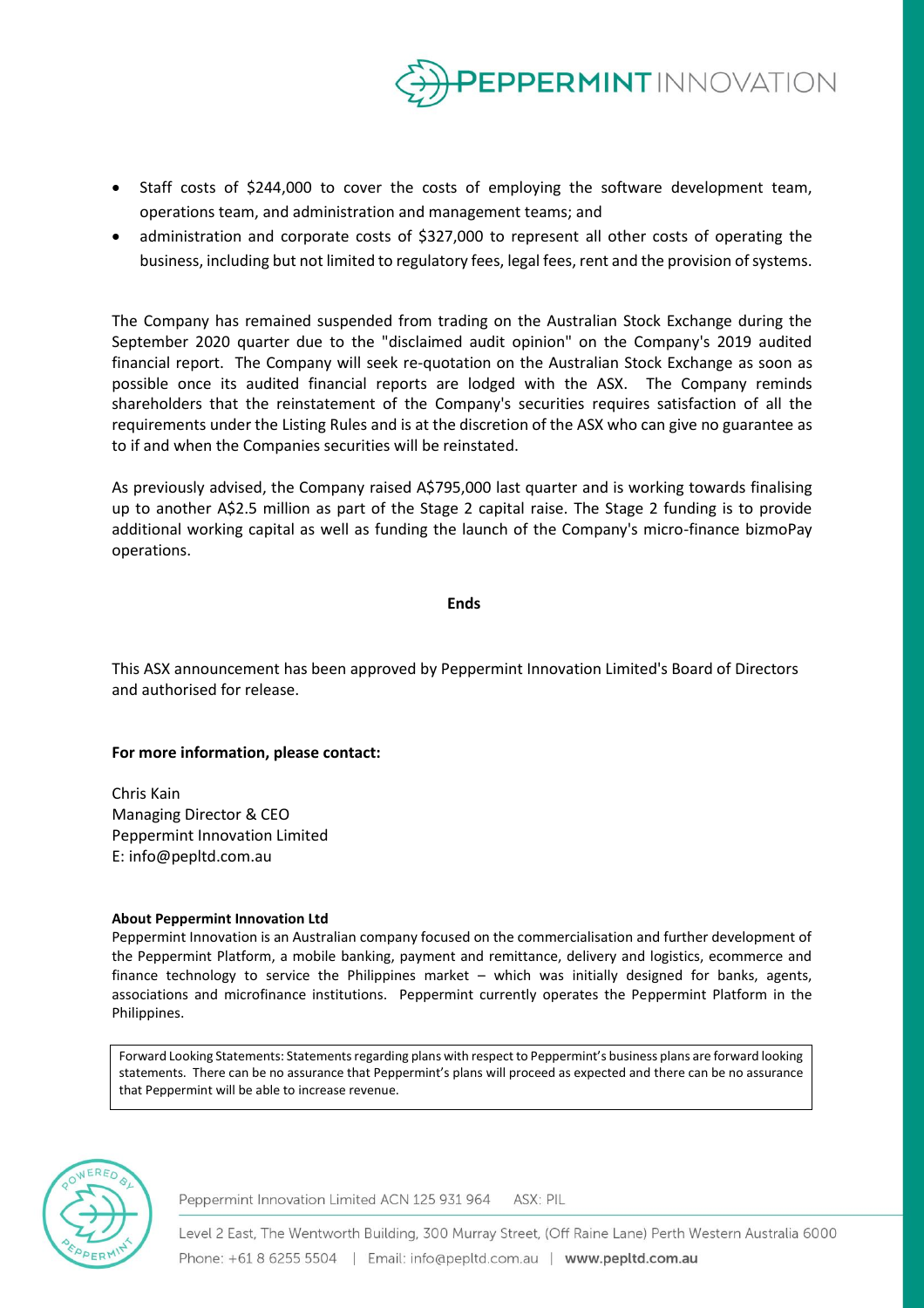# **Appendix 4C**

# **Quarterly cash flow report for entities subject to Listing Rule 4.7B**

| Name of entity                           |                   |  |
|------------------------------------------|-------------------|--|
| <b>Peppermint Innovation Limited</b>     |                   |  |
| ABN<br>Quarter ended ("current quarter") |                   |  |
| 56 125 931 964                           | 30 September 2020 |  |

|     | <b>Consolidated statement of cash flows</b>         | <b>Current quarter</b><br>\$A'000 | Year to date<br>$(3$ months)<br>\$A'000 |
|-----|-----------------------------------------------------|-----------------------------------|-----------------------------------------|
| 1.  | Cash flows from operating activities                |                                   |                                         |
| 1.1 | Receipts from customers                             | 727                               | 727                                     |
| 1.2 | Payments for                                        |                                   |                                         |
|     | research and development<br>(a)                     |                                   |                                         |
|     | product manufacturing and operating<br>(b)<br>costs | (629)                             | (629)                                   |
|     | advertising and marketing<br>(c)                    | (8)                               | (8)                                     |
|     | leased assets<br>(d)                                |                                   |                                         |
|     | staff costs<br>(e)                                  | (244)                             | (244)                                   |
|     | (f)<br>administration and corporate costs           | (327)                             | (327)                                   |
| 1.3 | Dividends received (see note 3)                     |                                   |                                         |
| 1.4 | Interest received                                   |                                   |                                         |
| 1.5 | Interest and other costs of finance paid            | (3)                               | (3)                                     |
| 1.6 | Income taxes paid                                   |                                   |                                         |
| 1.7 | Government grants and tax incentives                | 68                                | 68                                      |
| 1.8 | Other (provide details if material)                 |                                   |                                         |
| 1.9 | Net cash from / (used in) operating<br>activities   | (416)                             | (416)                                   |

| 2.  |     | Cash flows from investing activities |
|-----|-----|--------------------------------------|
| 2.1 |     | Payments to acquire:                 |
|     | (a) | entities                             |
|     | (b) | businesses                           |
|     | (c) | property, plant and equipment        |
|     | (d) | investments                          |
|     | (e) | intellectual property                |
|     | (f) | other non-current assets             |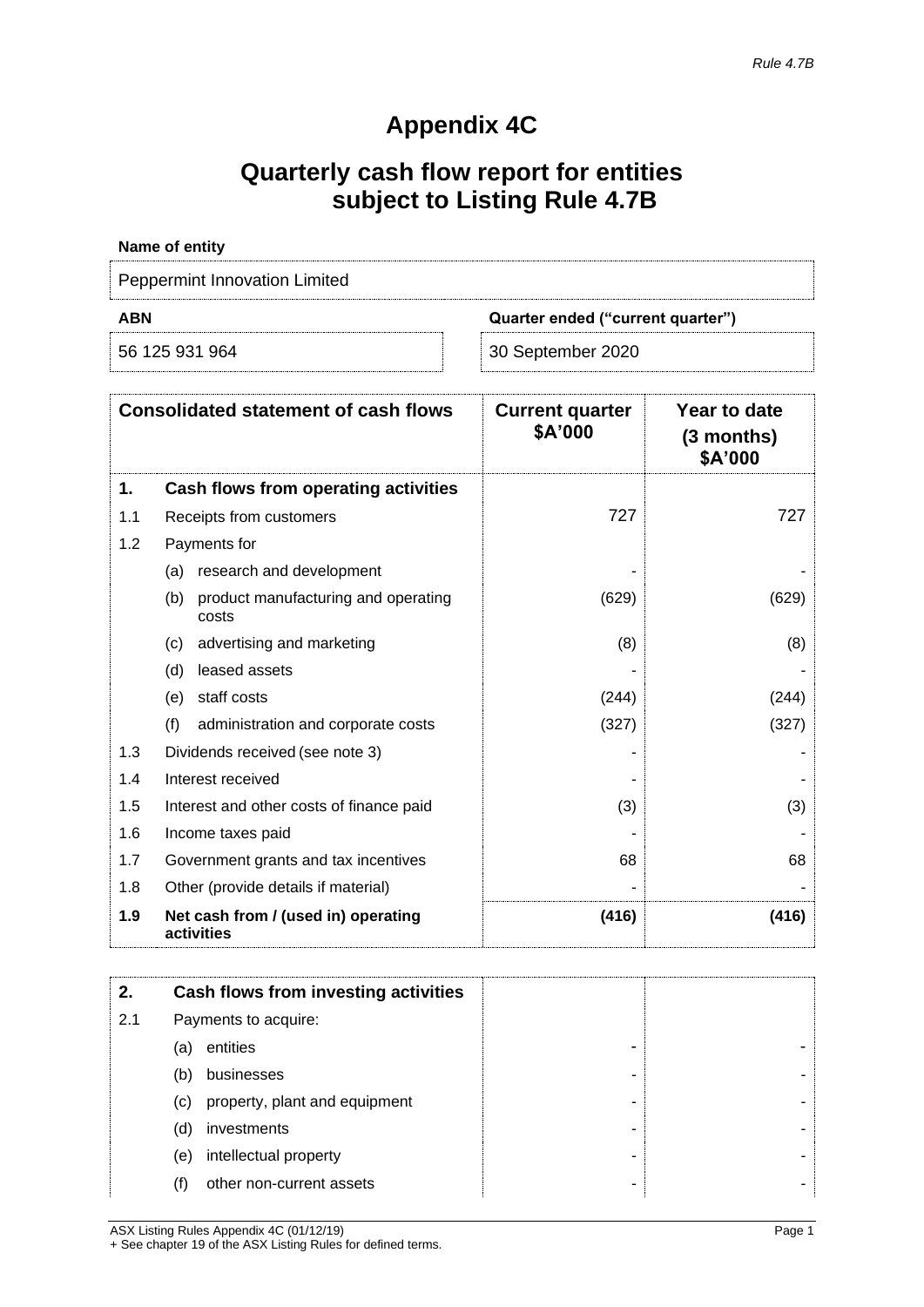|     | <b>Consolidated statement of cash flows</b>       | <b>Current quarter</b><br>\$A'000 | Year to date<br>$(3$ months)<br>\$A'000 |
|-----|---------------------------------------------------|-----------------------------------|-----------------------------------------|
| 2.2 | Proceeds from disposal of:                        |                                   |                                         |
|     | entities<br>(a)                                   |                                   |                                         |
|     | (b)<br>businesses                                 |                                   |                                         |
|     | property, plant and equipment<br>(c)              |                                   |                                         |
|     | (d)<br>investments                                |                                   |                                         |
|     | intellectual property<br>(e)                      |                                   |                                         |
|     | (f)<br>other non-current assets                   |                                   |                                         |
| 2.3 | Cash flows from loans to other entities           |                                   |                                         |
| 2.4 | Dividends received (see note 3)                   |                                   |                                         |
| 2.5 | Other (provide details if material)               |                                   |                                         |
| 2.6 | Net cash from / (used in) investing<br>activities |                                   |                                         |

| 3.   | Cash flows from financing activities                                                          |     |     |
|------|-----------------------------------------------------------------------------------------------|-----|-----|
| 3.1  | Proceeds from issues of equity securities<br>(excluding convertible debt securities)          | 405 | 405 |
| 3.2  | Proceeds from issue of convertible debt<br>securities                                         |     |     |
| 3.3  | Proceeds from exercise of options                                                             |     |     |
| 3.4  | Transaction costs related to issues of<br>equity securities or convertible debt<br>securities |     |     |
| 3.5  | Proceeds from borrowings                                                                      |     |     |
| 3.6  | Repayment of borrowings                                                                       |     |     |
| 3.7  | Transaction costs related to loans and<br>borrowings                                          |     |     |
| 3.8  | Dividends paid                                                                                |     |     |
| 3.9  | Other (provide details if material)                                                           |     |     |
| 3.10 | Net cash from / (used in) financing<br>activities                                             | 405 | 405 |

|     | Net increase / (decrease) in cash and<br>cash equivalents for the period |       |       |
|-----|--------------------------------------------------------------------------|-------|-------|
| 4.1 | Cash and cash equivalents at beginning of<br>period                      | 264   | 264   |
| 4.2 | Net cash from / (used in) operating<br>activities (item 1.9 above)       | (416) | (416) |
| 4.3 | Net cash from / (used in) investing activities<br>(item 2.6 above)       |       |       |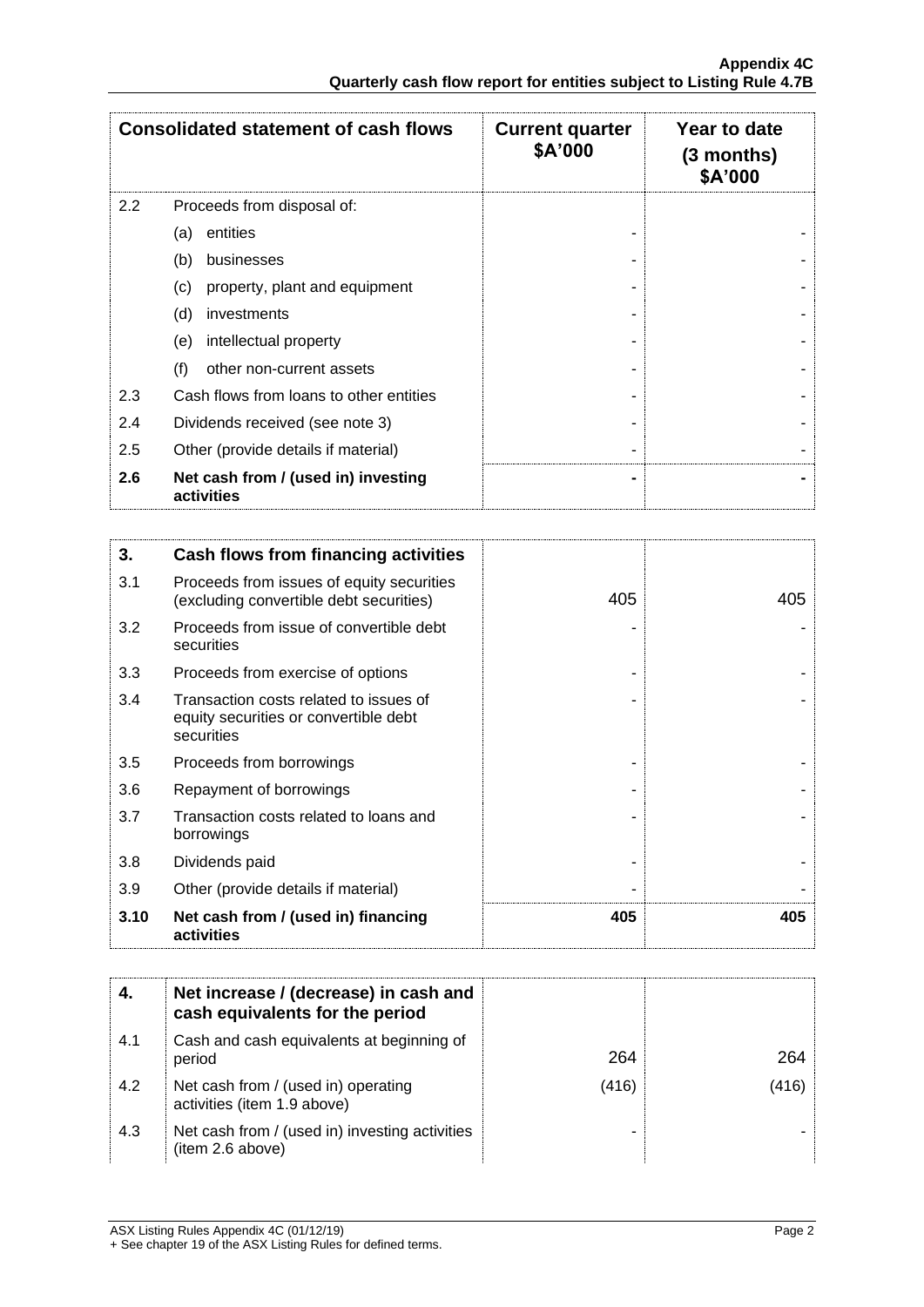|     | <b>Consolidated statement of cash flows</b>                         | <b>Current quarter</b><br>\$A'000 | Year to date<br>$(3$ months)<br>\$A'000 |
|-----|---------------------------------------------------------------------|-----------------------------------|-----------------------------------------|
| 4.4 | Net cash from / (used in) financing activities<br>(item 3.10 above) | 405                               | 405.                                    |
| 4.5 | Effect of movement in exchange rates on<br>cash held                |                                   |                                         |
| 4.6 | Cash and cash equivalents at end of<br>period                       | 253                               | 253                                     |

| 5.  | Reconciliation of cash and cash<br>equivalents<br>at the end of the quarter (as shown in the<br>consolidated statement of cash flows) to the<br>related items in the accounts | <b>Current quarter</b><br>\$A'000 | <b>Previous quarter</b><br>\$A'000 |
|-----|-------------------------------------------------------------------------------------------------------------------------------------------------------------------------------|-----------------------------------|------------------------------------|
| 5.1 | <b>Bank balances</b>                                                                                                                                                          | 248                               | 259                                |
| 5.2 | Call deposits                                                                                                                                                                 |                                   |                                    |
| 5.3 | <b>Bank overdrafts</b>                                                                                                                                                        |                                   |                                    |
| 5.4 | Other (provide details)                                                                                                                                                       | 5                                 | 5                                  |
| 5.5 | Cash and cash equivalents at end of<br>quarter (should equal item 4.6 above)                                                                                                  | 253                               | 264                                |

| 6.  | Payments to related parties of the entity and their<br>associates                          |
|-----|--------------------------------------------------------------------------------------------|
| 6.1 | Aggregate amount of payments to related parties and their<br>associates included in item 1 |

| <b>Current quarter</b><br>\$A'000 |
|-----------------------------------|
| 168                               |
|                                   |
|                                   |

6.2 Aggregate amount of payments to related parties and their associates included in item 2

Note: if any amounts are shown in items 6.1 or 6.2, your quarterly activity report must include a description of, and an explanation for, such payments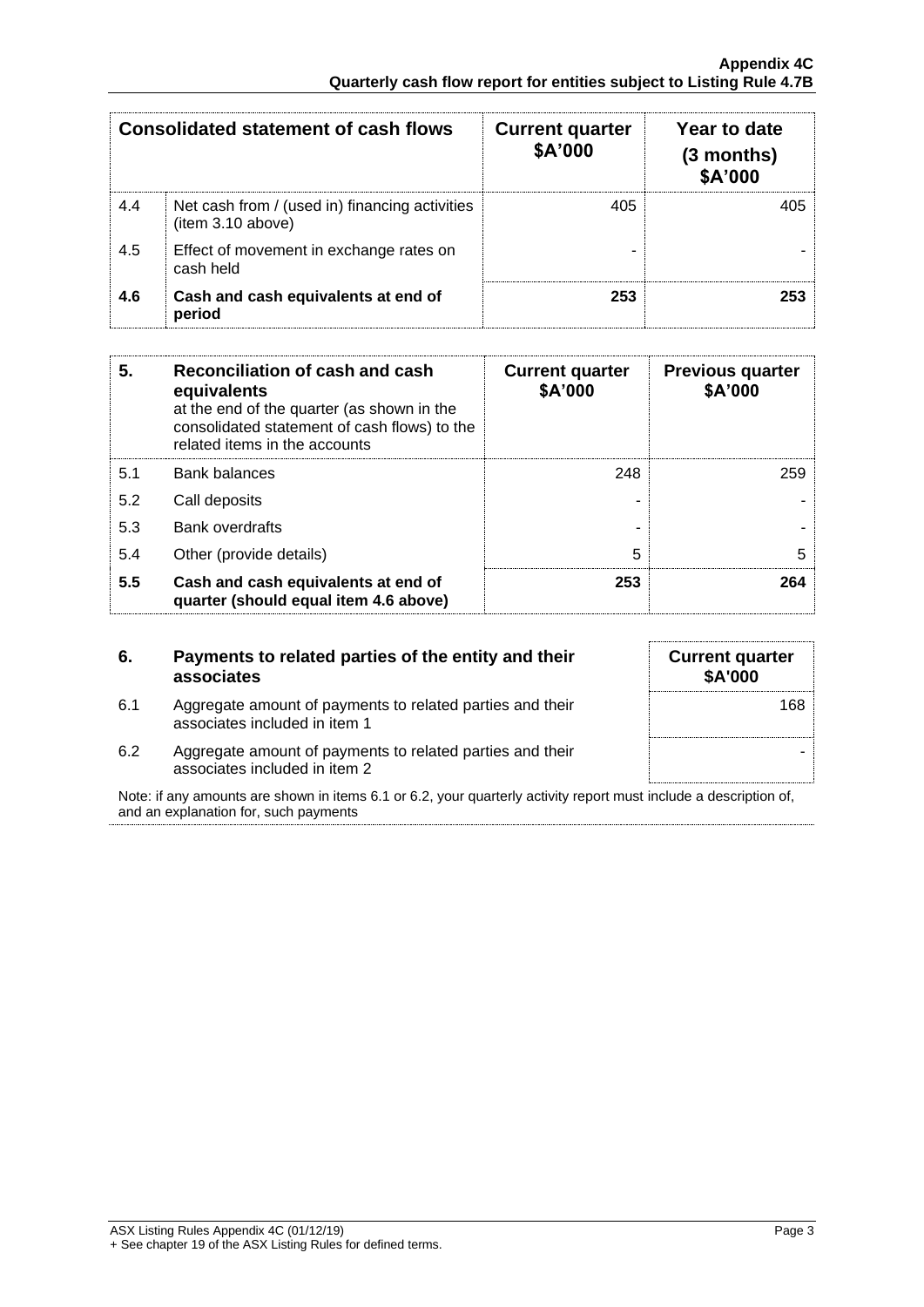### **7. Financing facilities** *Note: the term "facility' includes all forms of financing arrangements available to the entity. Add notes as necessary for an understanding of the sources of finance available to the entity.*

- 7.2 Credit standby arrangements
- 7.3 Other (please specify)
- **7.4 Total financing facilities**

| 7.  | <b>Financing facilities</b><br>Note: the term "facility' includes all forms of financing<br>arrangements available to the entity.<br>Add notes as necessary for an understanding of the<br>sources of finance available to the entity. | <b>Total facility</b><br>amount at quarter<br>end<br>\$A'000 | Amount drawn at<br>quarter end<br>\$A'000 |
|-----|----------------------------------------------------------------------------------------------------------------------------------------------------------------------------------------------------------------------------------------|--------------------------------------------------------------|-------------------------------------------|
| 71  | Loan facilities                                                                                                                                                                                                                        |                                                              |                                           |
| 7.2 | Credit standby arrangements                                                                                                                                                                                                            |                                                              |                                           |
| 7.3 | Other (please specify)                                                                                                                                                                                                                 |                                                              |                                           |
| 7.4 | <b>Total financing facilities</b>                                                                                                                                                                                                      |                                                              |                                           |

#### 7.5 **Unused financing facilities available at quarter end** -

7.6 Include in the box below a description of each facility above, including the lender, interest rate, maturity date and whether it is secured or unsecured. If any additional financing facilities have been entered into or are proposed to be entered into after quarter end, include a note providing details of those facilities as well.

n/a

| 8.  | Estimated cash available for future operating activities                     | \$A'000 |
|-----|------------------------------------------------------------------------------|---------|
| 8.1 | Net cash from / (used in) operating activities (Item 1.9)                    | (416)   |
| 8.2 | Cash and cash equivalents at quarter end (Item 4.6)                          | 253     |
| 8.3 | Unused finance facilities available at quarter end (Item 7.5)                |         |
| 8.4 | Total available funding (Item $8.2 +$ Item $8.3$ )                           | 253     |
| 8.5 | Estimated quarters of funding available (Item 8.4 divided by<br>Item $8.1$ ) | 0.6     |

- 8.6 If Item 8.5 is less than 2 quarters, please provide answers to the following questions:
	- 1. Does the entity expect that it will continue to have the current level of net operating cash flows for the time being and, if not, why not?

| Answer:<br>Yes |                                                                                                                                                                               |
|----------------|-------------------------------------------------------------------------------------------------------------------------------------------------------------------------------|
| 2.             | Has the entity taken any steps, or does it propose to take any steps, to raise further<br>cash to fund its operations and, if so, what are those steps and how likely does it |

believe that they will be successful?

#### Answer:

The entity is seeking to raise capital and is currently suspended from the ASX.

3. Does the entity expect to be able to continue its operations and to meet its business objectives and, if so, on what basis?

Answer: The Company continues to raise capital to support its expanding business. The Company continues to receive subscription applications to provide capital and has signed agreements to raise the capital required to meet its business objectives upon the strength of which the Company Auditors are now completing their Company Audit.